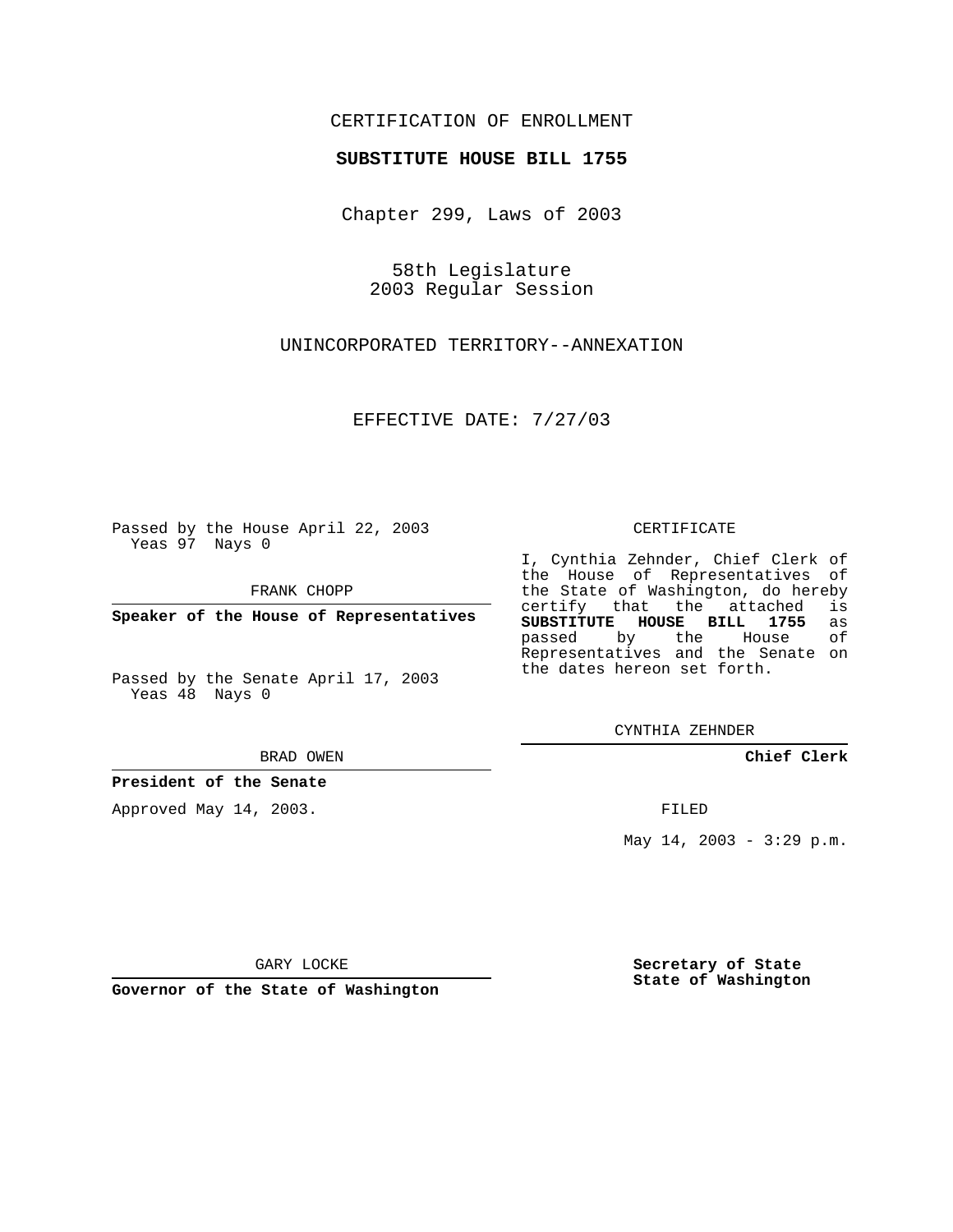# **SUBSTITUTE HOUSE BILL 1755** \_\_\_\_\_\_\_\_\_\_\_\_\_\_\_\_\_\_\_\_\_\_\_\_\_\_\_\_\_\_\_\_\_\_\_\_\_\_\_\_\_\_\_\_\_

\_\_\_\_\_\_\_\_\_\_\_\_\_\_\_\_\_\_\_\_\_\_\_\_\_\_\_\_\_\_\_\_\_\_\_\_\_\_\_\_\_\_\_\_\_

### AS AMENDED BY THE SENATE

Passed Legislature - 2003 Regular Session

## **State of Washington 58th Legislature 2003 Regular Session**

**By** House Committee on Local Government (originally sponsored by Representatives Kirby, Romero, Conway, Jarrett, Rockefeller and Morrell)

READ FIRST TIME 03/06/03.

 AN ACT Relating to creating alternative means for annexation of unincorporated island of territory; amending RCW 36.70A.110; adding new sections to chapter 35.13 RCW; and adding new sections to chapter 35A.14 RCW.

BE IT ENACTED BY THE LEGISLATURE OF THE STATE OF WASHINGTON:

 NEW SECTION. **Sec. 1.** A new section is added to chapter 35.13 RCW to read as follows:

 (1) The legislative body of a county, city, or town planning under chapter 36.70A RCW and subject to the requirements of RCW 36.70A.215 may initiate an annexation process for unincorporated territory by adopting a resolution commencing negotiations for an interlocal agreement as provided in chapter 39.34 RCW between a county and any city or town within the county. The territory proposed for annexation must meet the following criteria: (a) Be within the city or town urban growth area designated under RCW 36.70A.110, and (b) at least sixty percent of the boundaries of the territory proposed for annexation must be contiguous to the annexing city or town or one or more cities or towns.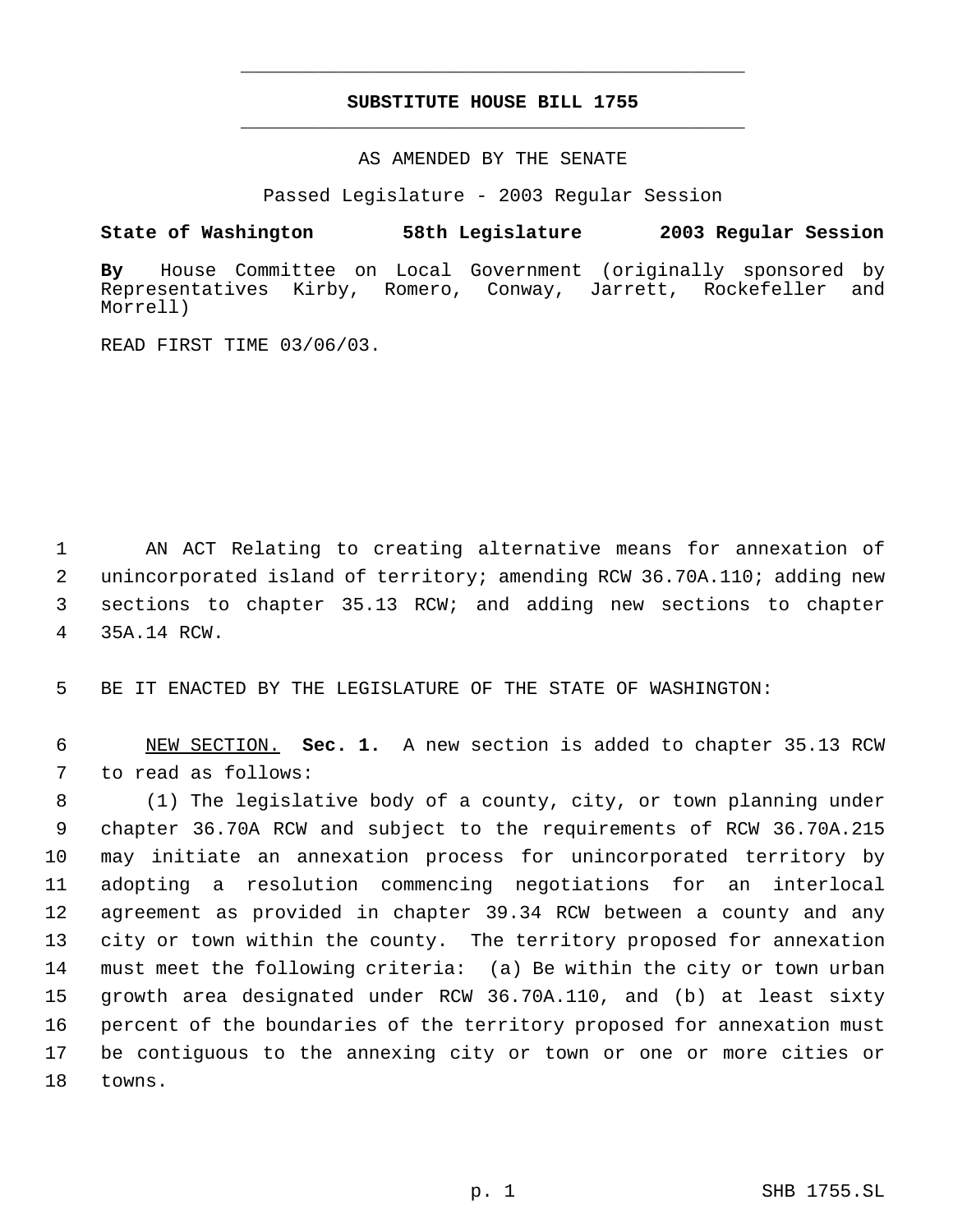(2) If the territory proposed for annexation has been designated in an adopted county comprehensive plan as part of an urban growth area, urban service area, or potential annexation area for a specific city or town, or if the urban growth area territory proposed for annexation has been designated in a written agreement between a city or town and a county for annexation to a specific city or town, the designation or designations shall receive full consideration before a city or county may initiate the annexation process provided for in section 2 of this act.

 (3) The agreement shall describe the boundaries of the territory to be annexed. A public hearing shall be held by each legislative body, separately or jointly, before the agreement is executed. Each legislative body holding a public hearing shall, separately or jointly, publish the agreement at least once a week for two weeks before the date of the hearing in one or more newspapers of general circulation within the territory proposed for annexation.

 (4) Following adoption and execution of the agreement by both legislative bodies, the city or town legislative body shall adopt an ordinance providing for the annexation of the territory described in the agreement. The legislative body shall cause notice of the proposed effective date of the annexation, together with a description of the property to be annexed, to be published at least once each week for two weeks subsequent to passage of the ordinance, in one or more newspapers of general circulation within the city and in one or more newspapers of general circulation within the territory to be annexed. If the annexation ordinance provides for assumption of indebtedness or adoption of a proposed zoning regulation, the notice shall include a statement of the requirements. Any territory to be annexed through an ordinance adopted under this section is annexed and becomes a part of the city or town upon the date fixed in the ordinance of annexation, which date may not be fewer than forty-five days after adoption of the ordinance.

 NEW SECTION. **Sec. 2.** A new section is added to chapter 35.13 RCW to read as follows:

 (1) The legislative body of any county planning under chapter 36.70A RCW and subject to the requirements of RCW 36.70A.215 may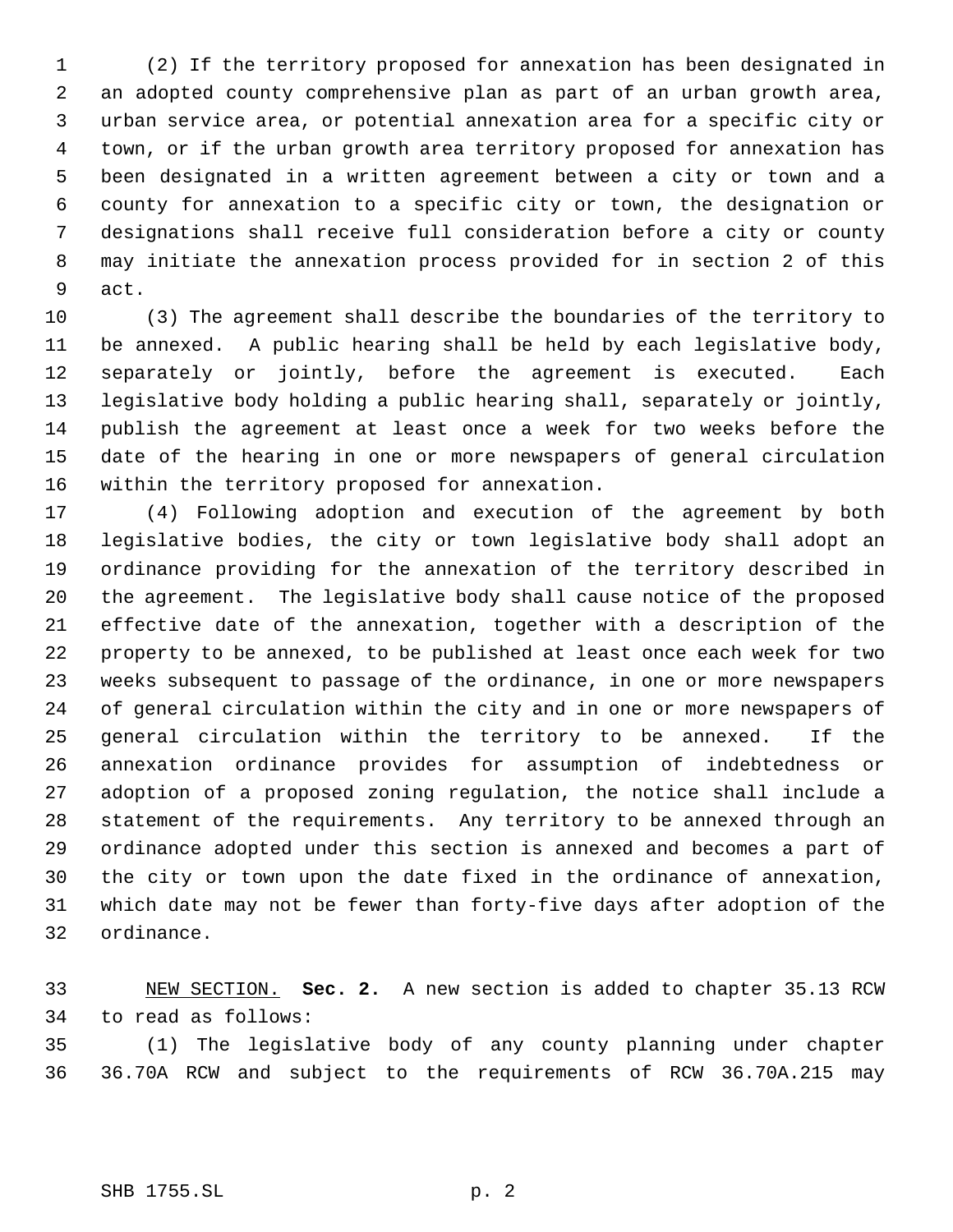initiate an annexation process with the legislative body of any other cities or towns that are contiguous to the territory proposed for annexation in section 1 of this act if:

 (a) The county legislative body initiated an annexation process as provided in section 1 of this act; and

 (b) The affected city or town legislative body adopted a responsive resolution rejecting the proposed annexation or declined to create the requested interlocal agreement with the county; or

 (c) More than one hundred eighty days have passed since adoption of a county resolution as provided for in section 1 of this act and the parties have not adopted or executed an interlocal agreement providing for the annexation of unincorporated territory. The legislative body for either the county or an affected city or town may, however, pass a resolution extending the negotiation period for one or more six-month periods if a public hearing is held and findings of fact are made prior to each extension.

 (2) Any county initiating the process provided for in subsection (1) of this section must do so by adopting a resolution commencing negotiations for an interlocal agreement as provided in chapter 39.34 RCW between the county and any city or town within the county. The annexation area must be within an urban growth area designated under RCW 36.70A.110 and at least sixty percent of the boundaries of the territory to be annexed must be contiguous to one or more cities or towns.

 (3) The agreement shall describe the boundaries of the territory to be annexed. A public hearing shall be held by each legislative body, separately or jointly, before the agreement is executed. Each legislative body holding a public hearing shall, separately or jointly, publish the agreement at least once a week for two weeks before the date of the hearing in one or more newspapers of general circulation within the territory proposed for annexation.

 (4) Following adoption and execution of the agreement by both legislative bodies, the city or town legislative body shall adopt an ordinance providing for the annexation. The legislative body shall cause notice of the proposed effective date of the annexation, together with a description of the property to be annexed, to be published at least once each week for two weeks subsequent to passage of the ordinance, in one or more newspapers of general circulation within the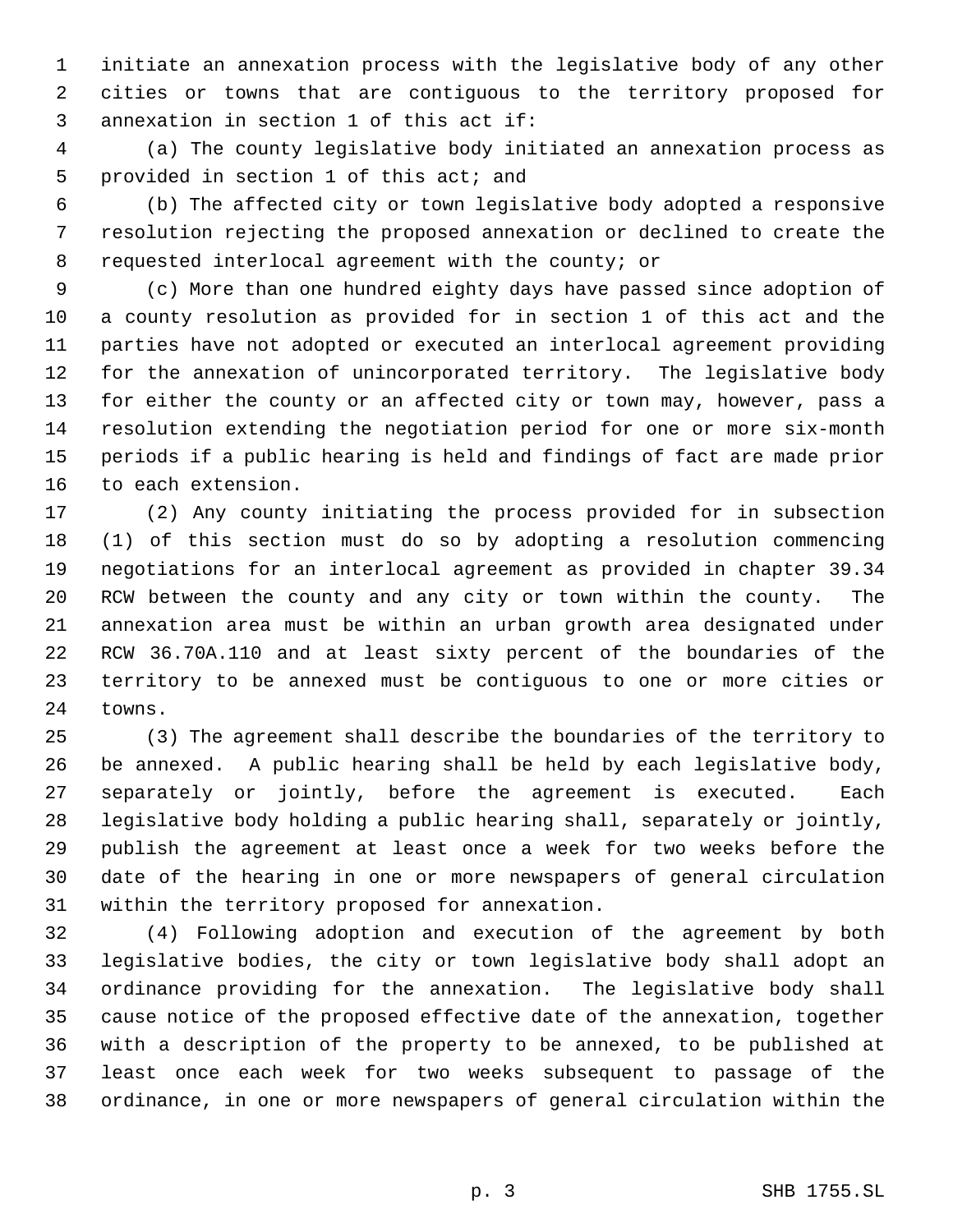city and in one or more newspapers of general circulation within the territory to be annexed. If the annexation ordinance provides for assumption of indebtedness or adoption of a proposed zoning regulation, the notice shall include a statement of the requirements. Any area to be annexed through an ordinance adopted under this section is annexed and becomes a part of the city or town upon the date fixed in the ordinance of annexation, which date may not be less than forty-five days after adoption of the ordinance.

 (5) The annexation ordinances provided for in section 1(4) of this act and subsection (4) of this section are subject to referendum for forty-five days after passage. Upon the filing of a timely and sufficient referendum petition with the legislative body, signed by registered voters in number equal to not less than fifteen percent of the votes cast in the last general state election in the area to be annexed, the question of annexation shall be submitted to the voters of the area in a general election if one is to be held within ninety days or at a special election called for that purpose not less than forty- five days nor more than ninety days after the filing of the referendum petition. Notice of the election shall be given as provided in RCW 35.13.080 and the election shall be conducted as provided in the general election law. The annexation shall be deemed approved by the voters unless a majority of the votes cast on the proposition are in opposition thereto.

 After the expiration of the forty-fifth day from but excluding the date of passage of the annexation ordinance, if no timely and sufficient referendum petition has been filed, the area annexed shall become a part of the city or town upon the date fixed in the ordinance of annexation.

 (6) If more than one city or town adopts interlocal agreements providing for annexation of the same unincorporated territory as provided by this section, an election shall be held in the area to be annexed pursuant to RCW 35.13.070 and 35.13.080. In addition to the provisions of RCW 35.13.070 and 35.13.080, the ballot shall also contain a separate proposition allowing voters to cast votes in favor of annexation to any one city or town participating in an interlocal agreement as provided by this section. If a majority of voters voting on the proposition vote against annexation, the proposition is defeated. If, however, a majority of voters voting in the election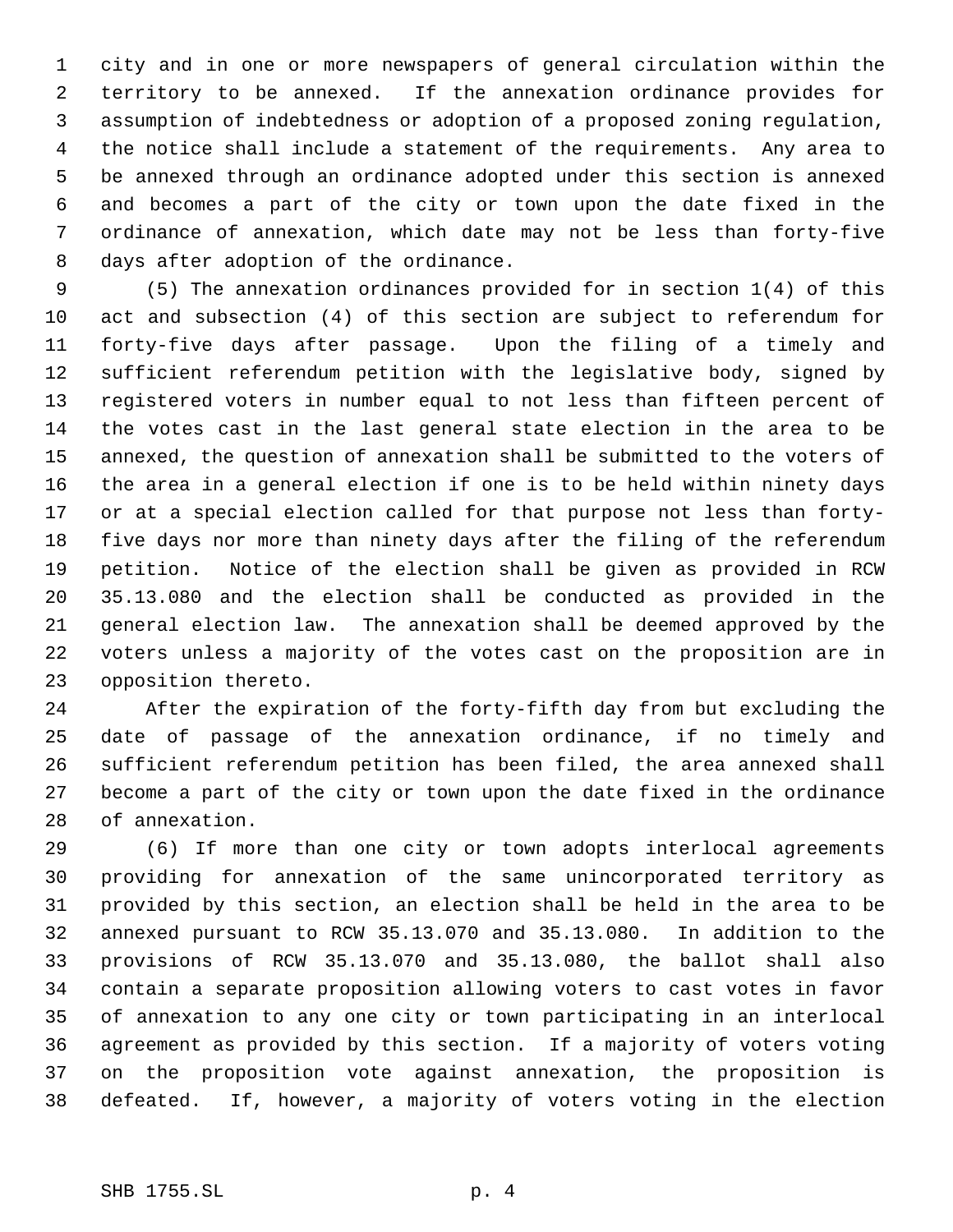approve annexation, the area shall be annexed to the city or town receiving the highest number of votes among those cast in favor of annexation.

 (7) Costs for an election required under subsection (6) of this section shall be borne by the county.

 NEW SECTION. **Sec. 3.** A new section is added to chapter 35A.14 RCW to read as follows:

 (1) The legislative body of a county or code city planning under chapter 36.70A RCW and subject to the requirements of RCW 36.70A.215 may initiate an annexation process for unincorporated territory by adopting a resolution commencing negotiations for an interlocal agreement as provided in chapter 39.34 RCW between a county and any code city within the county. The territory proposed for annexation must meet the following criteria: (a) Be within the code city urban growth area designated under RCW 36.70A.110, and (b) at least sixty percent of the boundaries of the territory proposed for annexation must be contiguous to the annexing code city or one or more cities or towns.

 (2) If the territory proposed for annexation has been designated in an adopted county comprehensive plan as part of an urban growth area, urban service area, or potential annexation area for a specific city, or if the urban growth area territory proposed for annexation has been designated in a written agreement between a city and a county for annexation to a specific city or town, the designation or designations shall receive full consideration before a city or county may initiate the annexation process provided for in section 4 of this act.

 (3) The agreement shall describe the boundaries of the territory to be annexed. A public hearing shall be held by each legislative body, separately or jointly, before the agreement is executed. Each legislative body holding a public hearing shall, separately or jointly, publish the agreement at least once a week for two weeks before the date of the hearing in one or more newspapers of general circulation within the territory proposed for annexation.

 (4) Following adoption and execution of the agreement by both legislative bodies, the city legislative body shall adopt an ordinance providing for the annexation of the territory described in the agreement. The legislative body shall cause notice of the proposed effective date of the annexation, together with a description of the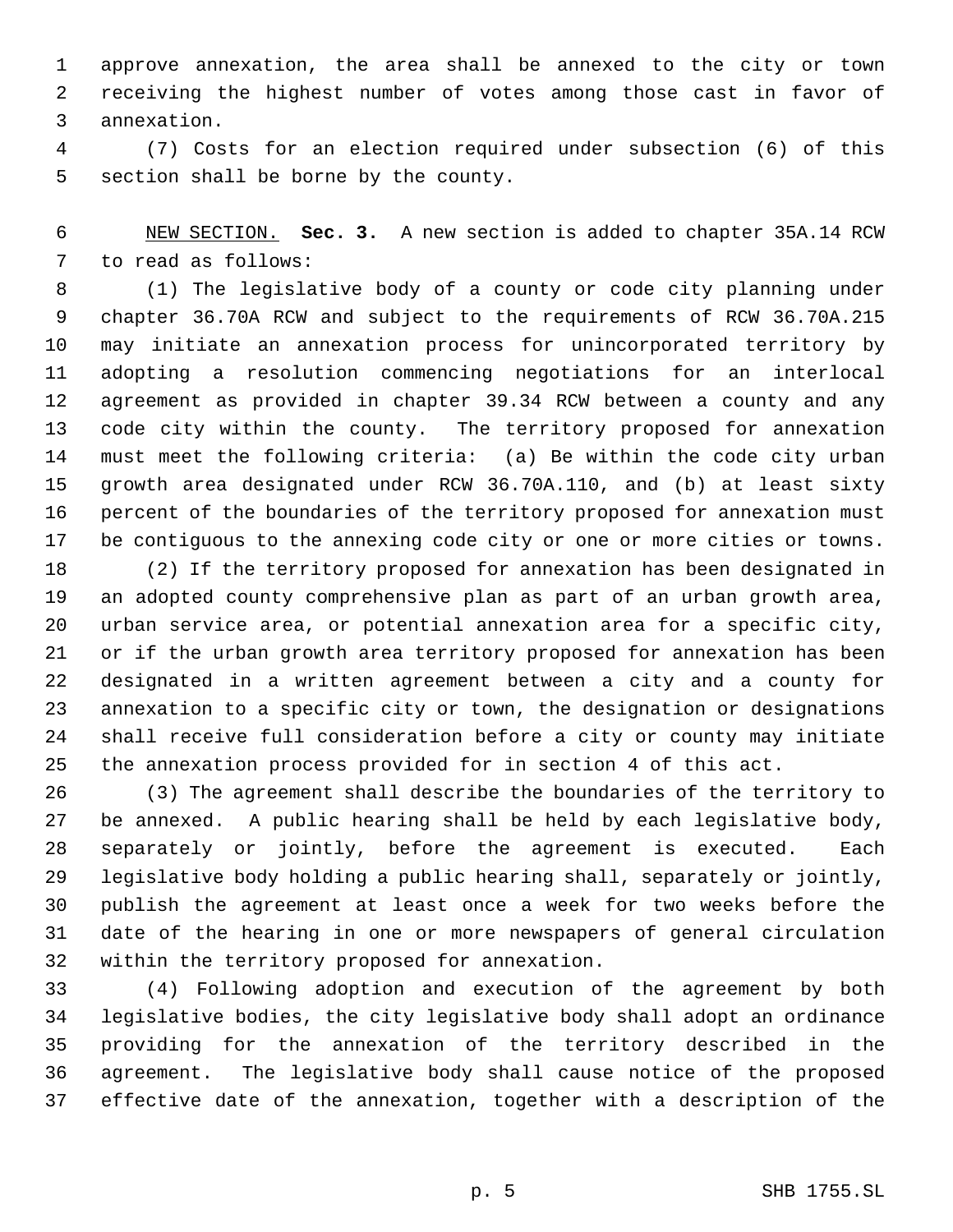property to be annexed, to be published at least once each week for two weeks subsequent to passage of the ordinance, in one or more newspapers of general circulation within the city and in one or more newspapers of general circulation within the territory to be annexed. If the annexation ordinance provides for assumption of indebtedness or adoption of a proposed zoning regulation, the notice shall include a statement of the requirements. Any territory to be annexed through an ordinance adopted under this section is annexed and becomes a part of the city upon the date fixed in the ordinance of annexation, which date may not be fewer than forty-five days after adoption of the ordinance.

 NEW SECTION. **Sec. 4.** A new section is added to chapter 35A.14 RCW to read as follows:

 (1) The legislative body of any county planning under chapter 36.70A RCW and subject to the requirements of RCW 36.70A.215 may initiate an annexation process with the legislative body of any other cities or towns that are contiguous to the territory proposed for annexation in section 3 of this act if:

 (a) The county legislative body initiated an annexation process as provided in section 3 of this act; and

 (b) The affected city legislative body adopted a responsive resolution rejecting the proposed annexation or declined to create the requested interlocal agreement with the county; or

 (c) More than one hundred eighty days have passed since adoption of a county resolution as provided for in section 3 of this act and the parties have not adopted or executed an interlocal agreement providing for the annexation of unincorporated territory. The legislative body for either the county or an affected city may, however, pass a resolution extending the negotiation period for one or more six-month periods if a public hearing is held and findings of fact are made prior to each extension.

 (2) Any county initiating the process provided for in subsection (1) of this section must do so by adopting a resolution commencing negotiations for an interlocal agreement as provided in chapter 39.34 RCW between the county and any city or town within the county. The annexation area must be within an urban growth area designated under RCW 36.70A.110 and at least sixty percent of the boundaries of the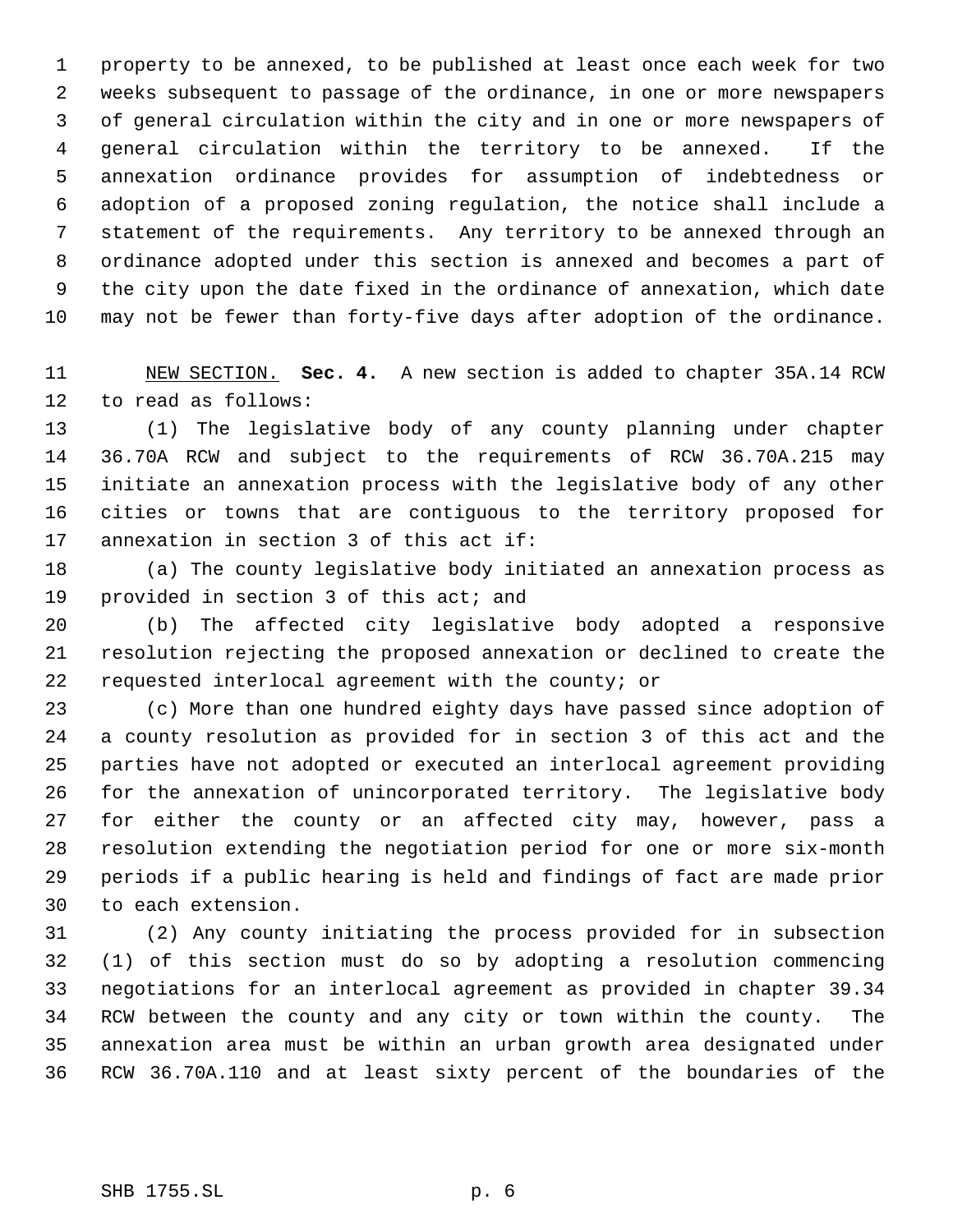territory to be annexed must be contiguous to one or more cities or towns.

 (3) The agreement shall describe the boundaries of the territory to be annexed. A public hearing shall be held by each legislative body, separately or jointly, before the agreement is executed. Each legislative body holding a public hearing shall, separately or jointly, publish the agreement at least once a week for two weeks before the date of the hearing in one or more newspapers of general circulation within the territory proposed for annexation.

 (4) Following adoption and execution of the agreement by both legislative bodies, the city or town legislative body shall adopt an ordinance providing for the annexation. The legislative body shall cause notice of the proposed effective date of the annexation, together with a description of the property to be annexed, to be published at least once each week for two weeks subsequent to passage of the ordinance, in one or more newspapers of general circulation within the city and in one or more newspapers of general circulation within the territory to be annexed. If the annexation ordinance provides for assumption of indebtedness or adoption of a proposed zoning regulation, the notice shall include a statement of the requirements. Any area to be annexed through an ordinance adopted under this section is annexed and becomes a part of the city or town upon the date fixed in the ordinance of annexation, which date may not be less than forty-five days after adoption of the ordinance.

 (5) The annexation ordinances provided for in section 3(4) of this act and subsection (4) of this section are subject to referendum for forty-five days after passage. Upon the filing of a timely and sufficient referendum petition with the legislative body, signed by registered voters in number equal to not less than fifteen percent of the votes cast in the last general state election in the area to be annexed, the question of annexation shall be submitted to the voters of the area in a general election if one is to be held within ninety days or at a special election called for that purpose not less than forty- five days nor more than ninety days after the filing of the referendum petition. Notice of the election shall be given as provided in RCW 35A.14.070 and the election shall be conducted as provided in the general election law. The annexation shall be deemed approved by the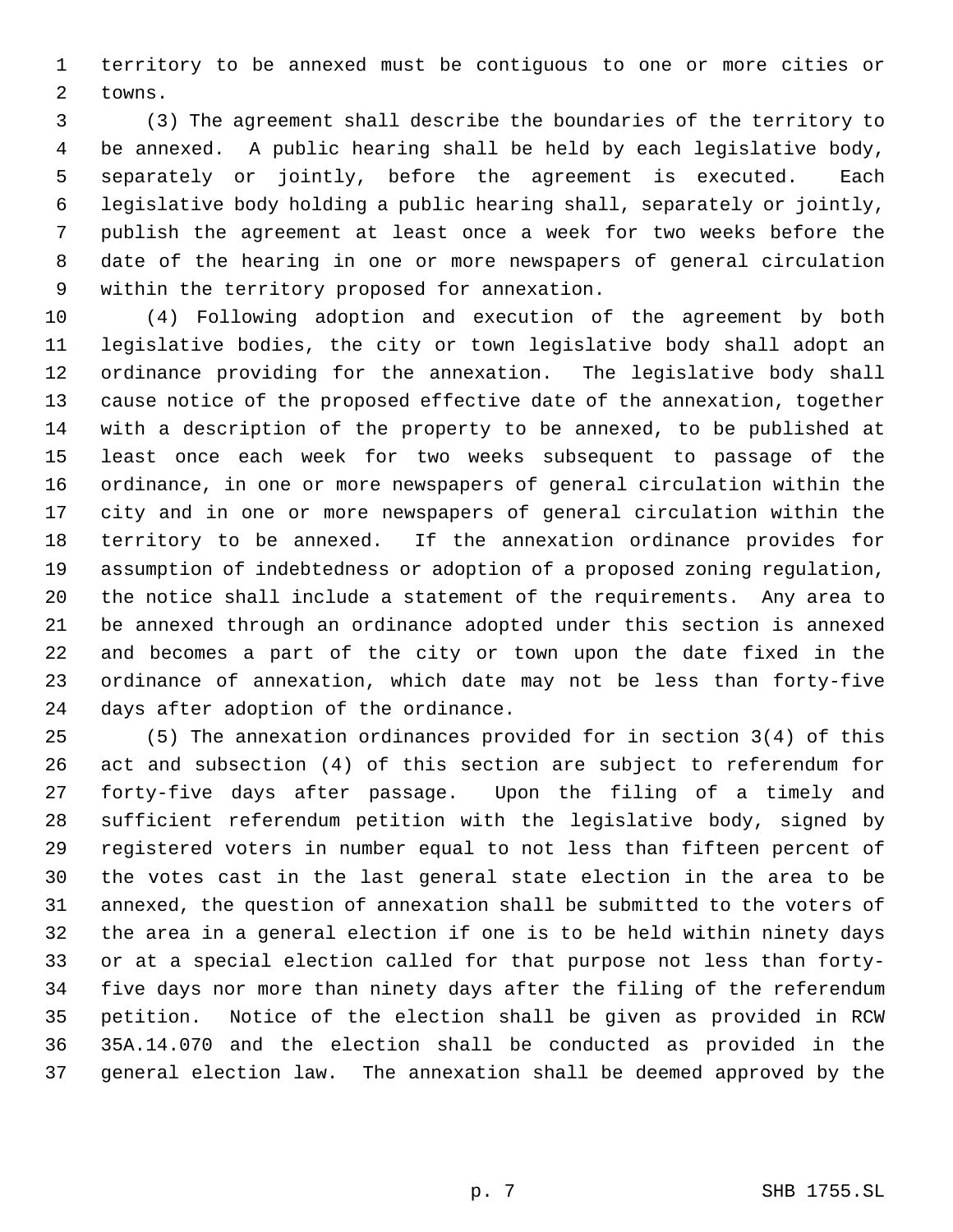voters unless a majority of the votes cast on the proposition are in opposition thereto.

 After the expiration of the forty-fifth day from but excluding the date of passage of the annexation ordinance, if no timely and sufficient referendum petition has been filed, the area annexed shall become a part of the city or town upon the date fixed in the ordinance of annexation.

 (6) If more than one city or town adopts interlocal agreements providing for annexation of the same unincorporated territory as provided by this section, an election shall be held in the area to be annexed pursuant to RCW 35A.14.070. In addition to the provisions of RCW 35A.14.070, the ballot shall also contain a separate proposition allowing voters to cast votes in favor of annexation to any one city or town participating in an interlocal agreement as provided by this section. If a majority of voters voting on the proposition vote against annexation, the proposition is defeated. If, however, a majority of voters voting in the election approve annexation, the area shall be annexed to the city or town receiving the highest number of votes among those cast in favor of annexation.

 (7) Costs for an election required under subsection (6) of this section shall be borne by the county.

 **Sec. 5.** RCW 36.70A.110 and 1997 c 429 s 24 are each amended to read as follows:

 (1) Each county that is required or chooses to plan under RCW 36.70A.040 shall designate an urban growth area or areas within which urban growth shall be encouraged and outside of which growth can occur only if it is not urban in nature. Each city that is located in such a county shall be included within an urban growth area. An urban growth area may include more than a single city. An urban growth area may include territory that is located outside of a city only if such territory already is characterized by urban growth whether or not the urban growth area includes a city, or is adjacent to territory already characterized by urban growth, or is a designated new fully contained community as defined by RCW 36.70A.350.

 (2) Based upon the growth management population projection made for the county by the office of financial management, the county and each city within the county shall include areas and densities sufficient to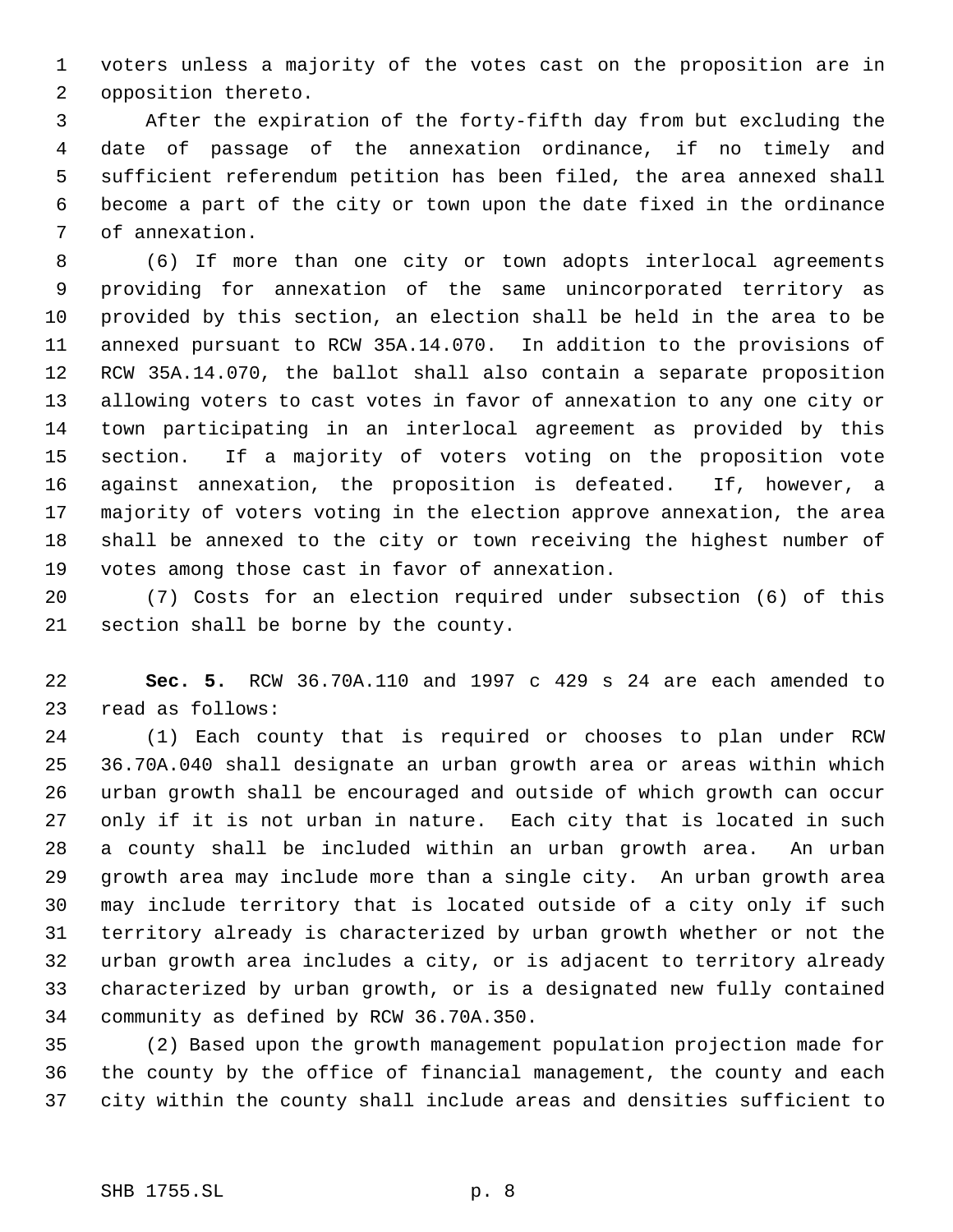permit the urban growth that is projected to occur in the county or city for the succeeding twenty-year period. Each urban growth area shall permit urban densities and shall include greenbelt and open space areas. An urban growth area determination may include a reasonable land market supply factor and shall permit a range of urban densities and uses. In determining this market factor, cities and counties may consider local circumstances. Cities and counties have discretion in their comprehensive plans to make many choices about accommodating growth.

 Within one year of July 1, 1990, each county that as of June 1, 1991, was required or chose to plan under RCW 36.70A.040, shall begin consulting with each city located within its boundaries and each city shall propose the location of an urban growth area. Within sixty days of the date the county legislative authority of a county adopts its resolution of intention or of certification by the office of financial management, all other counties that are required or choose to plan under RCW 36.70A.040 shall begin this consultation with each city located within its boundaries. The county shall attempt to reach agreement with each city on the location of an urban growth area within which the city is located. If such an agreement is not reached with each city located within the urban growth area, the county shall justify in writing why it so designated the area an urban growth area. A city may object formally with the department over the designation of the urban growth area within which it is located. Where appropriate, the department shall attempt to resolve the conflicts, including the use of mediation services.

 (3) Urban growth should be located first in areas already characterized by urban growth that have adequate existing public facility and service capacities to serve such development, second in areas already characterized by urban growth that will be served adequately by a combination of both existing public facilities and services and any additional needed public facilities and services that are provided by either public or private sources, and third in the remaining portions of the urban growth areas. Urban growth may also be located in designated new fully contained communities as defined by RCW 36.70A.350.

 (4) In general, cities are the units of local government most appropriate to provide urban governmental services. In general, it is